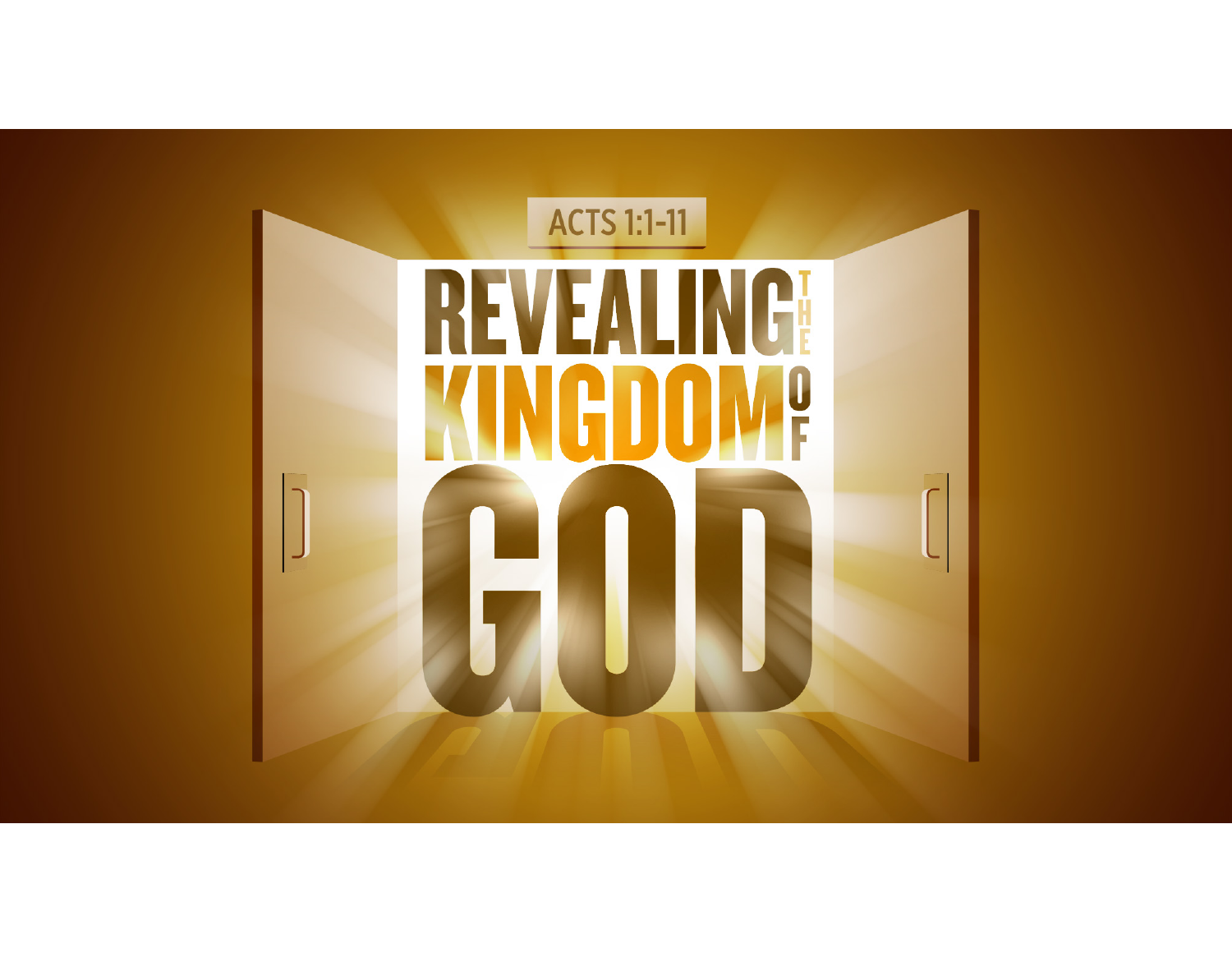## **Isaiah 55:8-9**

8 For my thoughts are not your thoughts, neither are your ways my ways, saith Yahweh.9 For as the heavens are higher than the earth, so are my ways higher than your ways, and my thoughts than your thoughts.

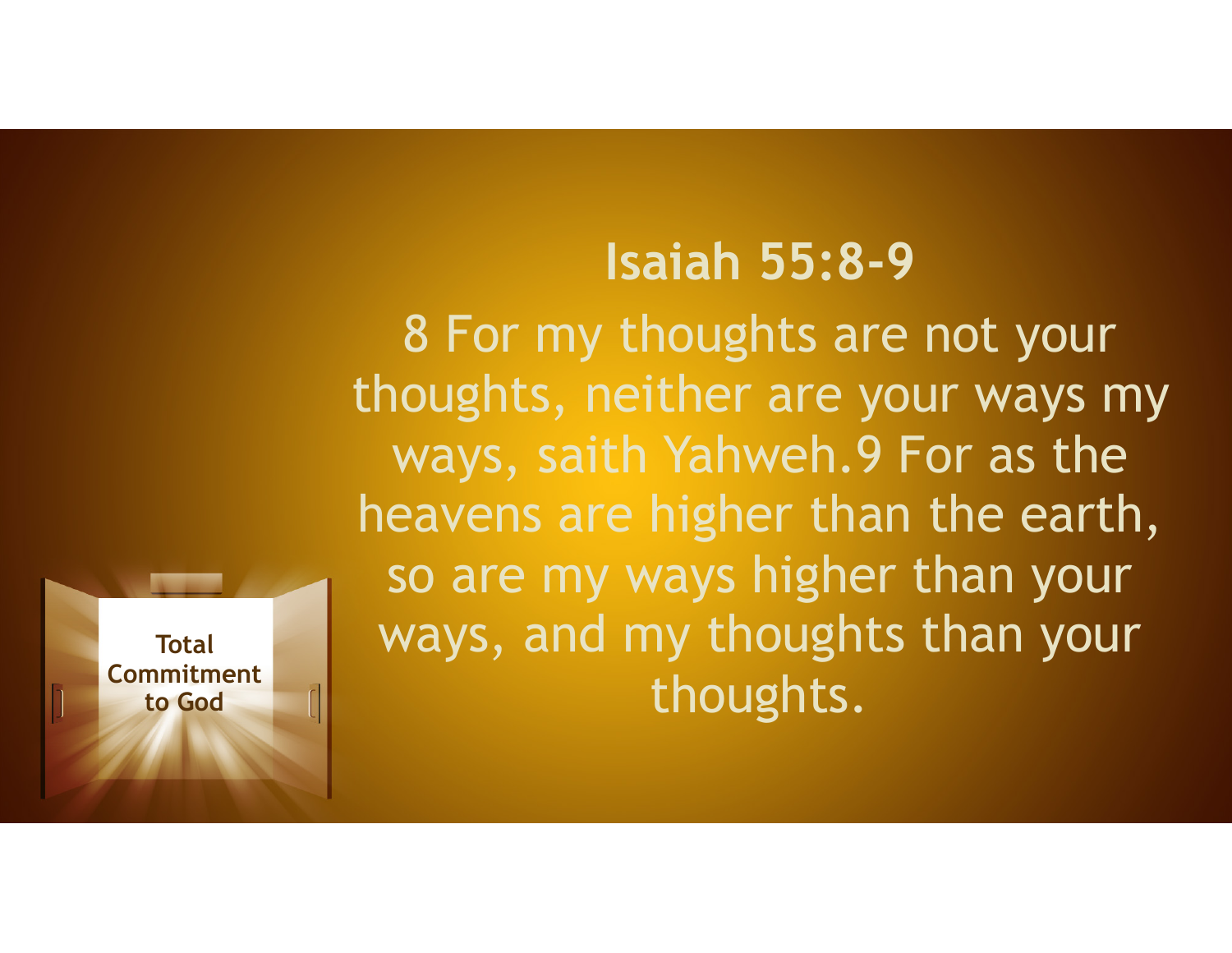If we have the mind of Messiah we can hope to understand Elohim's ways and thoughts somewhat better, but I think we can never, not now anyway achieve a complete understanding of them.

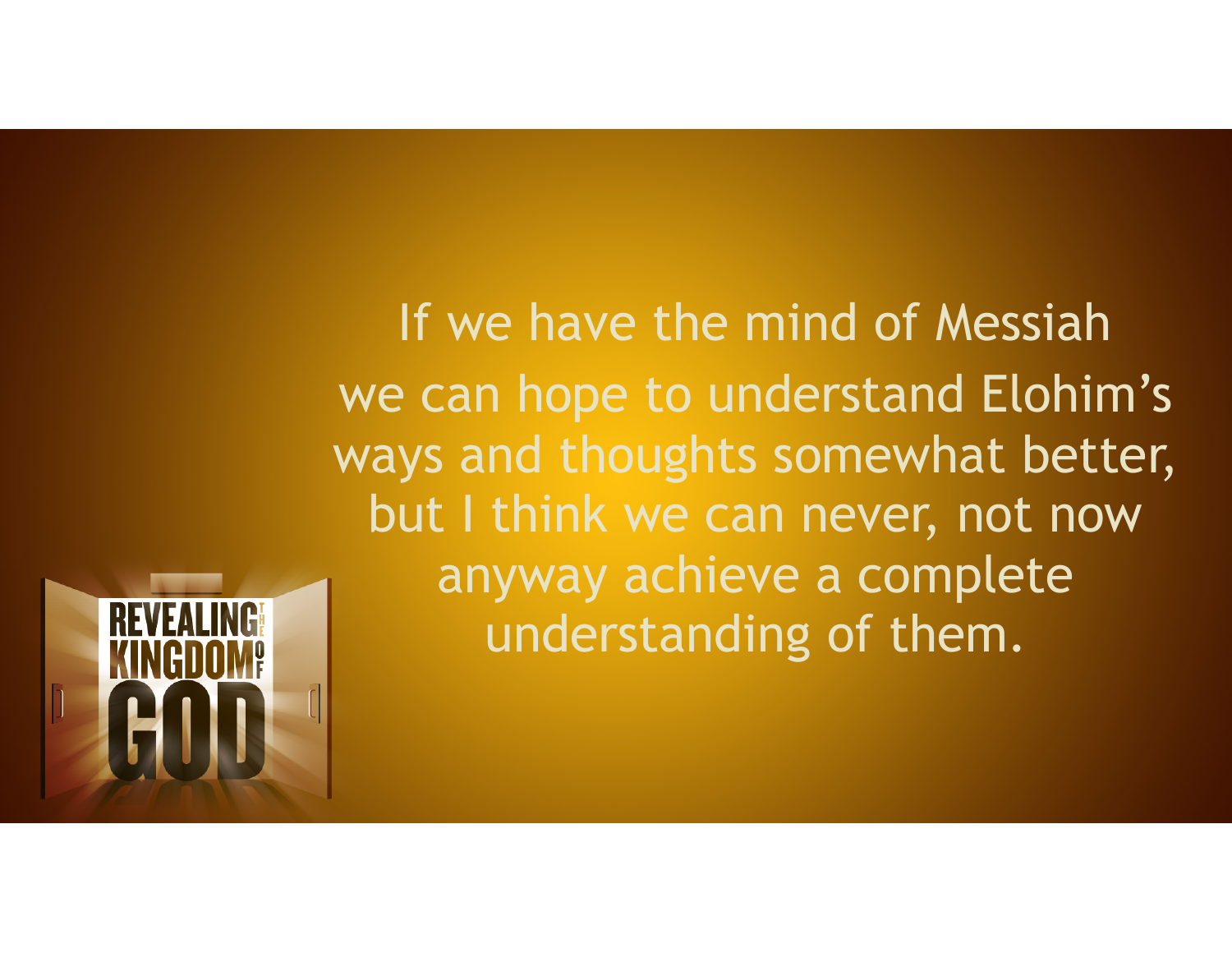## **Job 42:1-3**

1 Then Job answered Yahweh, and said, 2 I know that thou canst do every thing, and that no thought can be withholden from thee.

**Total Commitment to God**

3 Who is he that hideth counsel without knowledge? therefore have I uttered that I understood not; things too wonderful for me, which I knew not.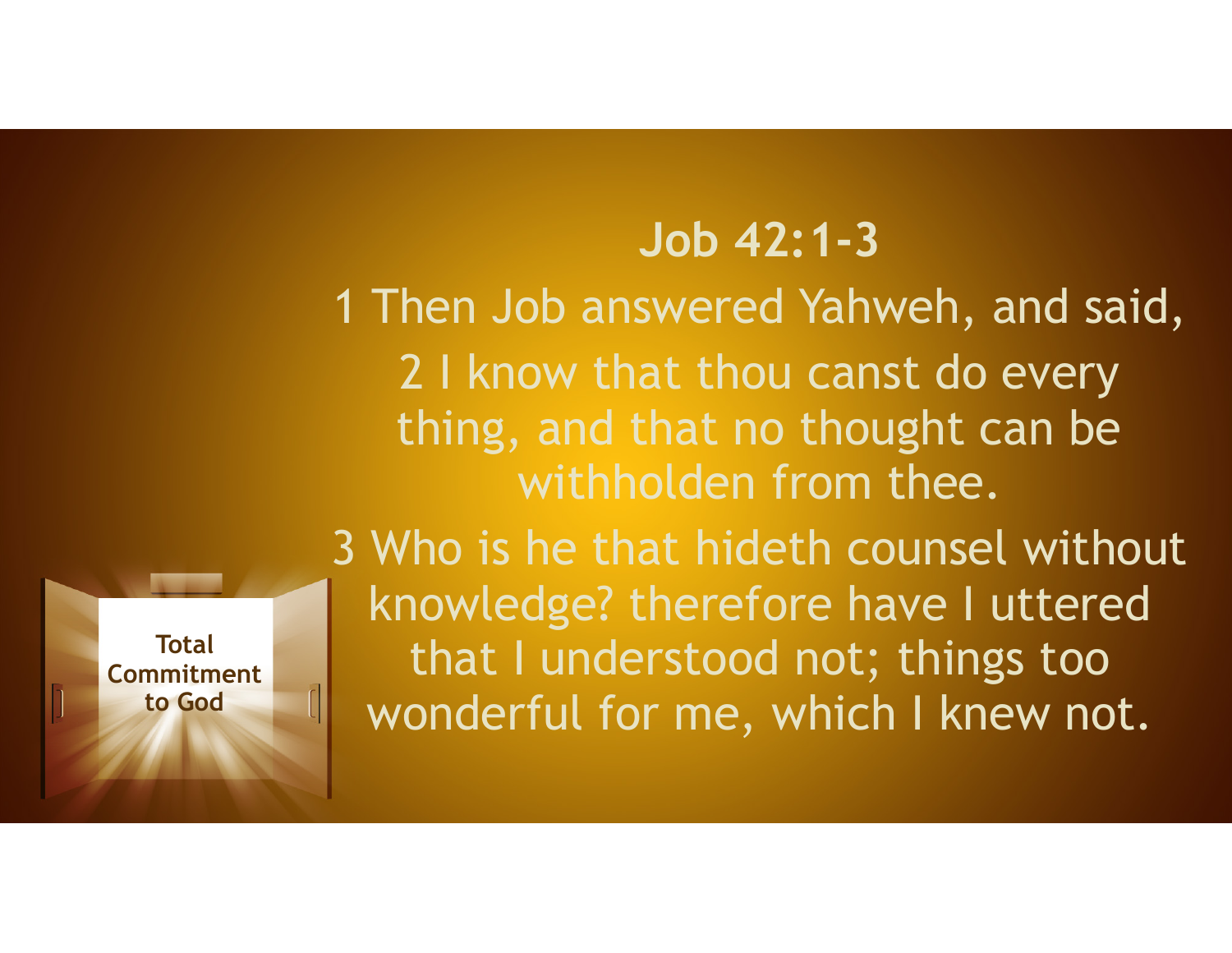# **2. All things belong to God.**  (Romans 11:35-36).

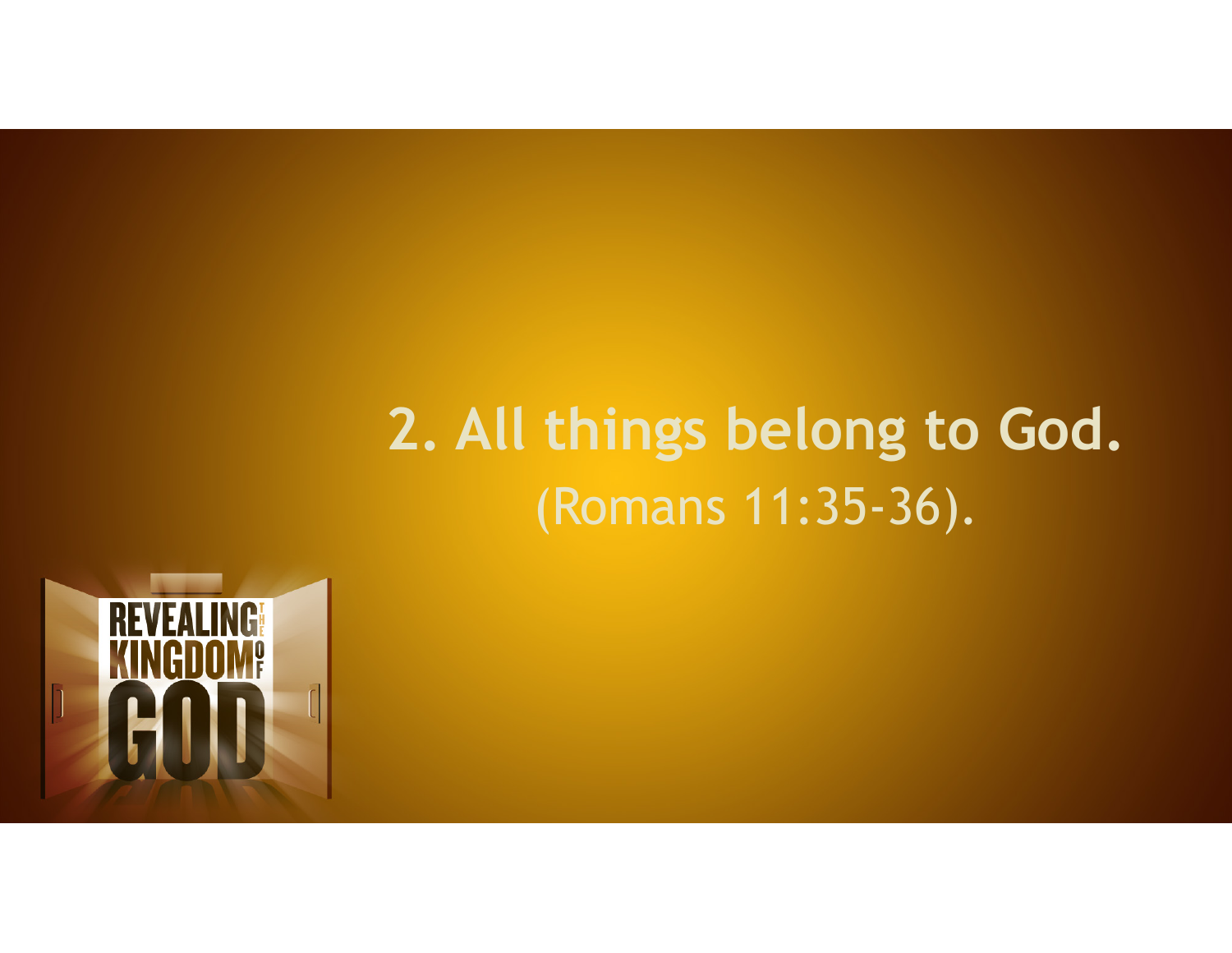35 Or who hath first given to him, and it shall be recompensed unto him again? 36 For of him, and through him, and to him, are all things: to whom be glory for ever. **Total Amen.** 

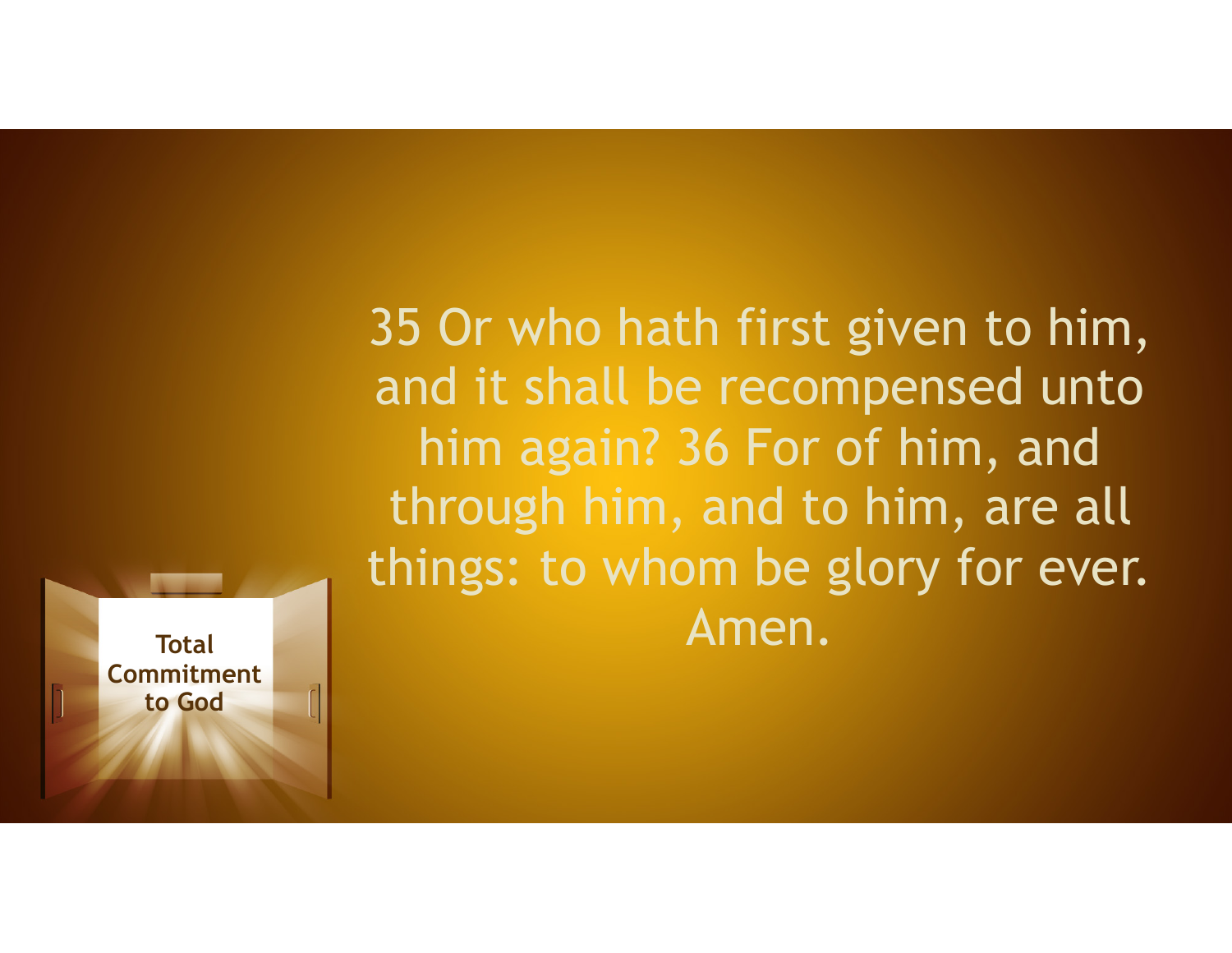These two verses tell us that Elohim is the source of all things, and all things belong to him.

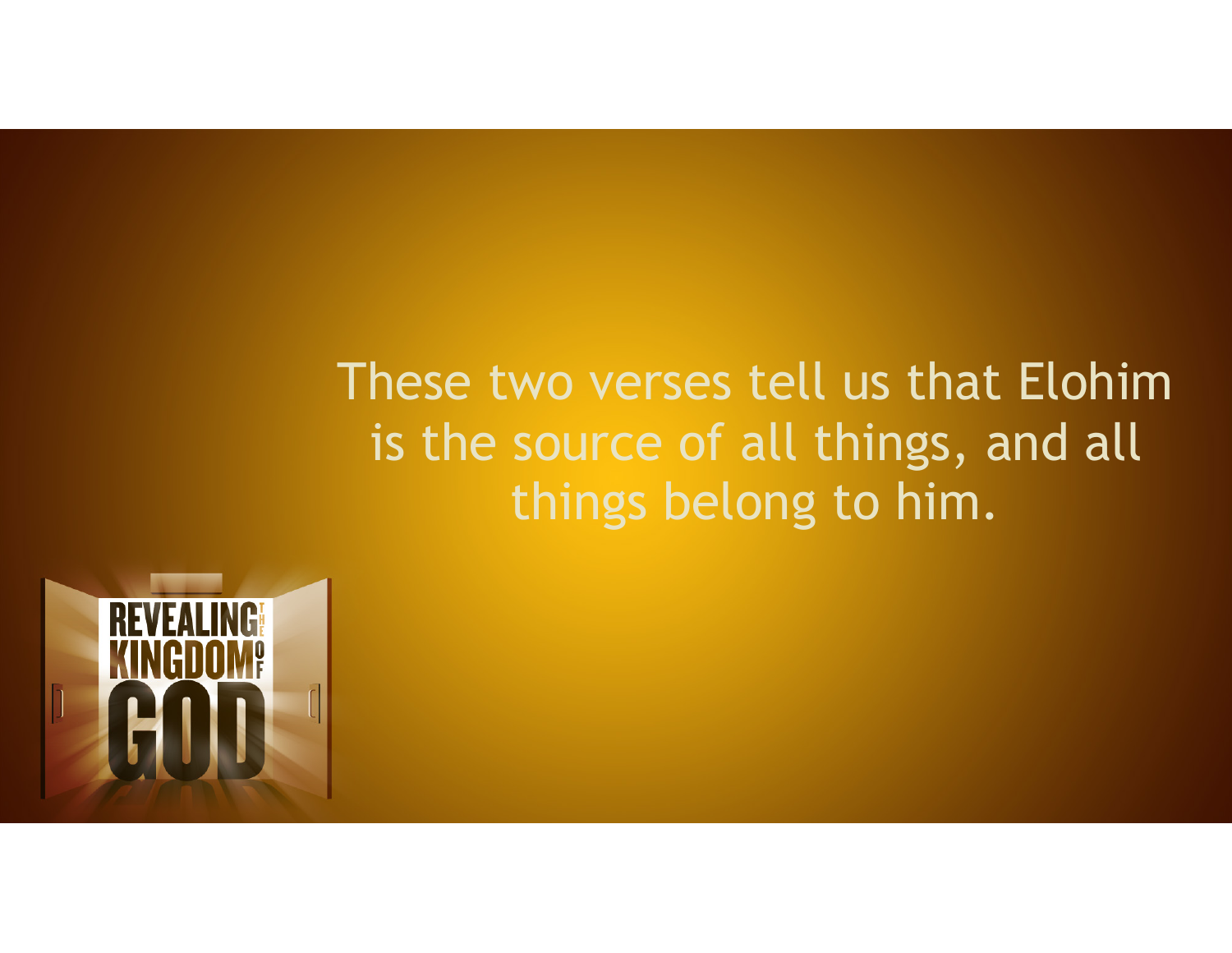## In heaven the cry goes up to Elohim continuously,

## **Revelation 4:11**

11 Thou art worthy, O Yahweh, to receive glory and honour and power: for thou hast created all things, and for thy pleasure they are and were created.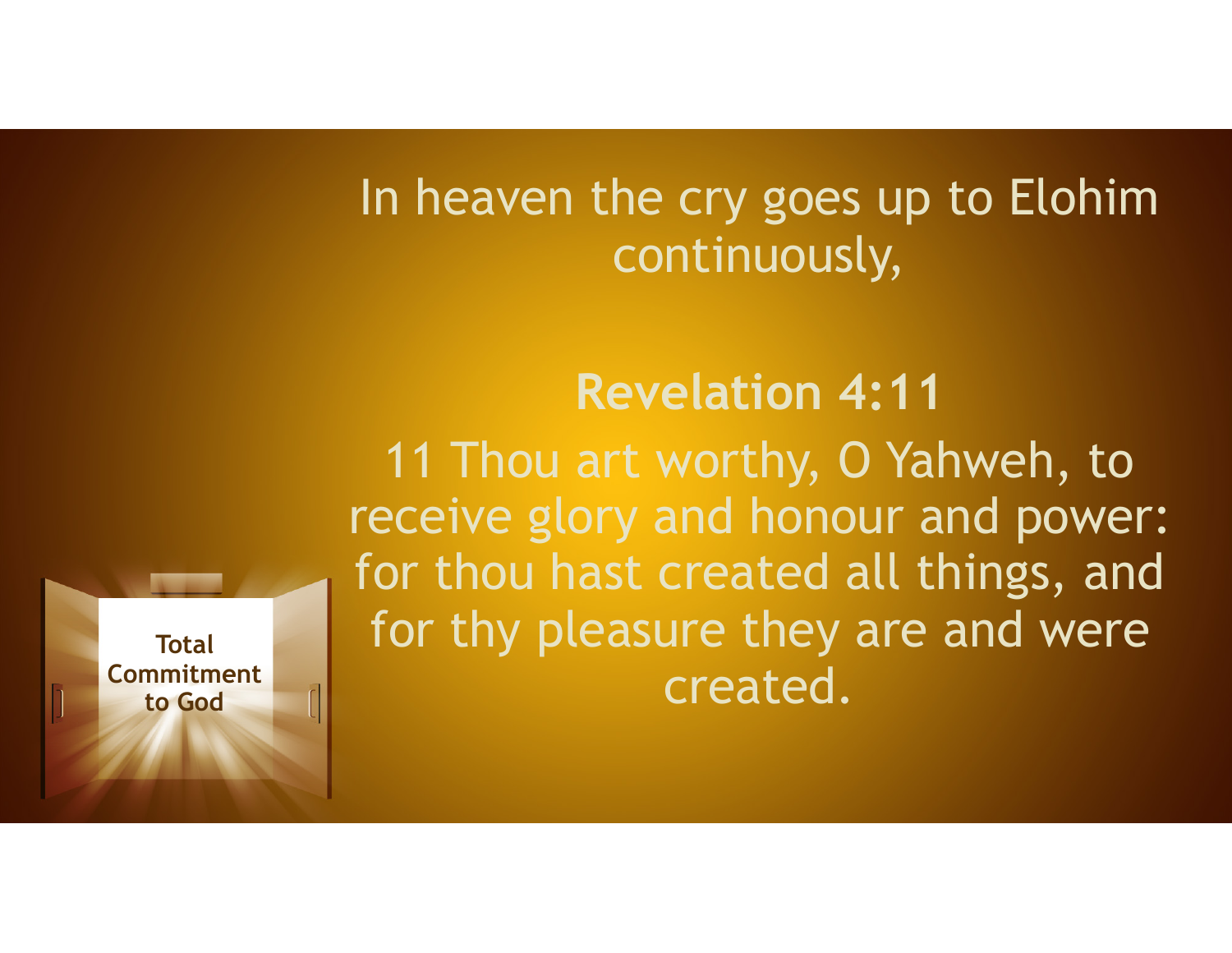## In the days of Nehemiah the people of Israel prayed, **Nehemiah 9:5-6**

5 Then the Levites, Jeshua, and Kadmiel, Bani, Hashabniah, Sherebiah, Hodijah, Shebaniah, and Pethahiah, said, Stand up and bless Yahweh your Elohim for ever and ever: and blessed be thy glorious name, which is exalted above all blessing and praise.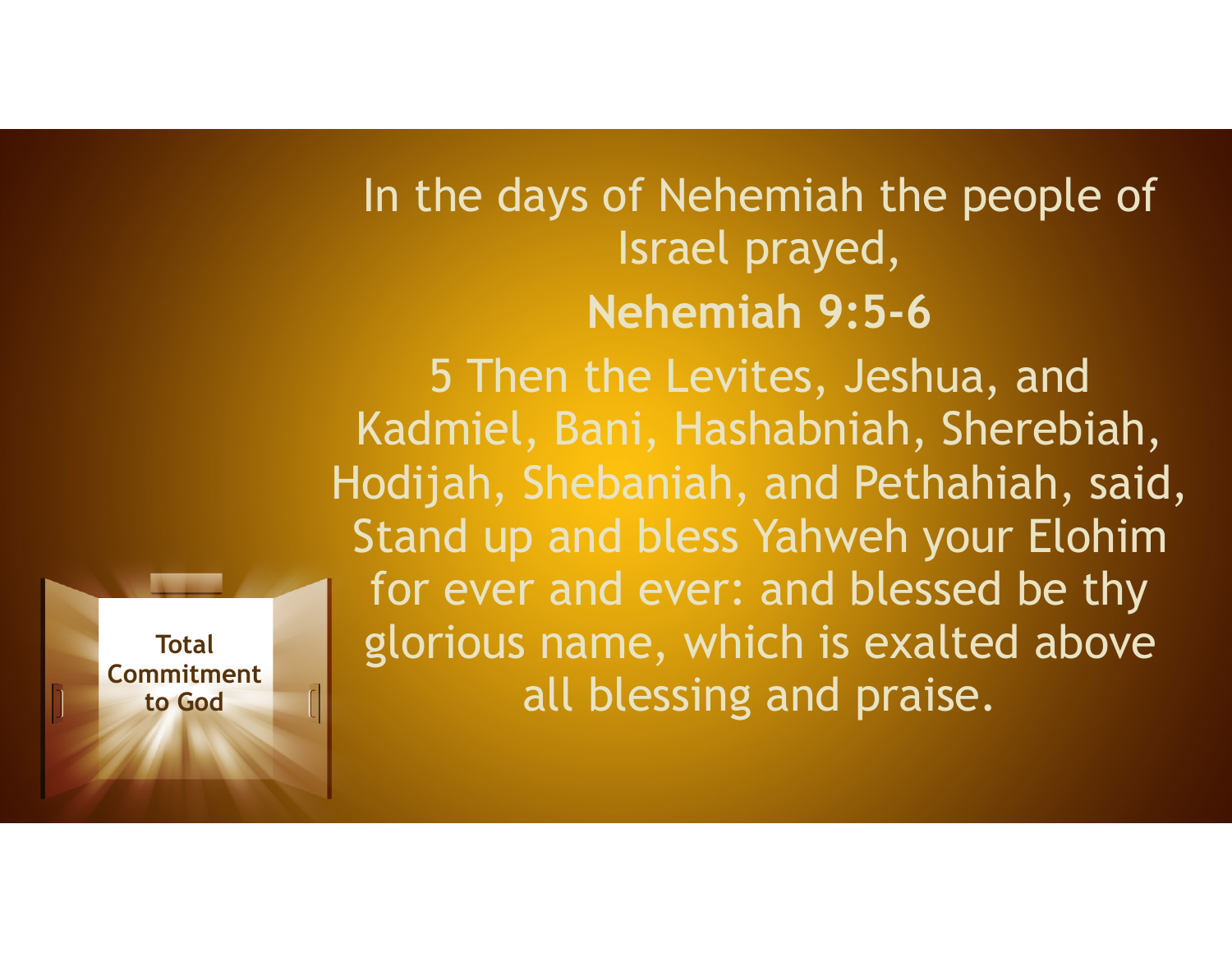6 Thou, even thou, art Yahweh alone; thou hast made heaven, the heaven of heavens, with all their host, the earth, and all things that are therein, the seas, and all that is therein, and thou preservest them all; and the host of heaven worshippeth thee.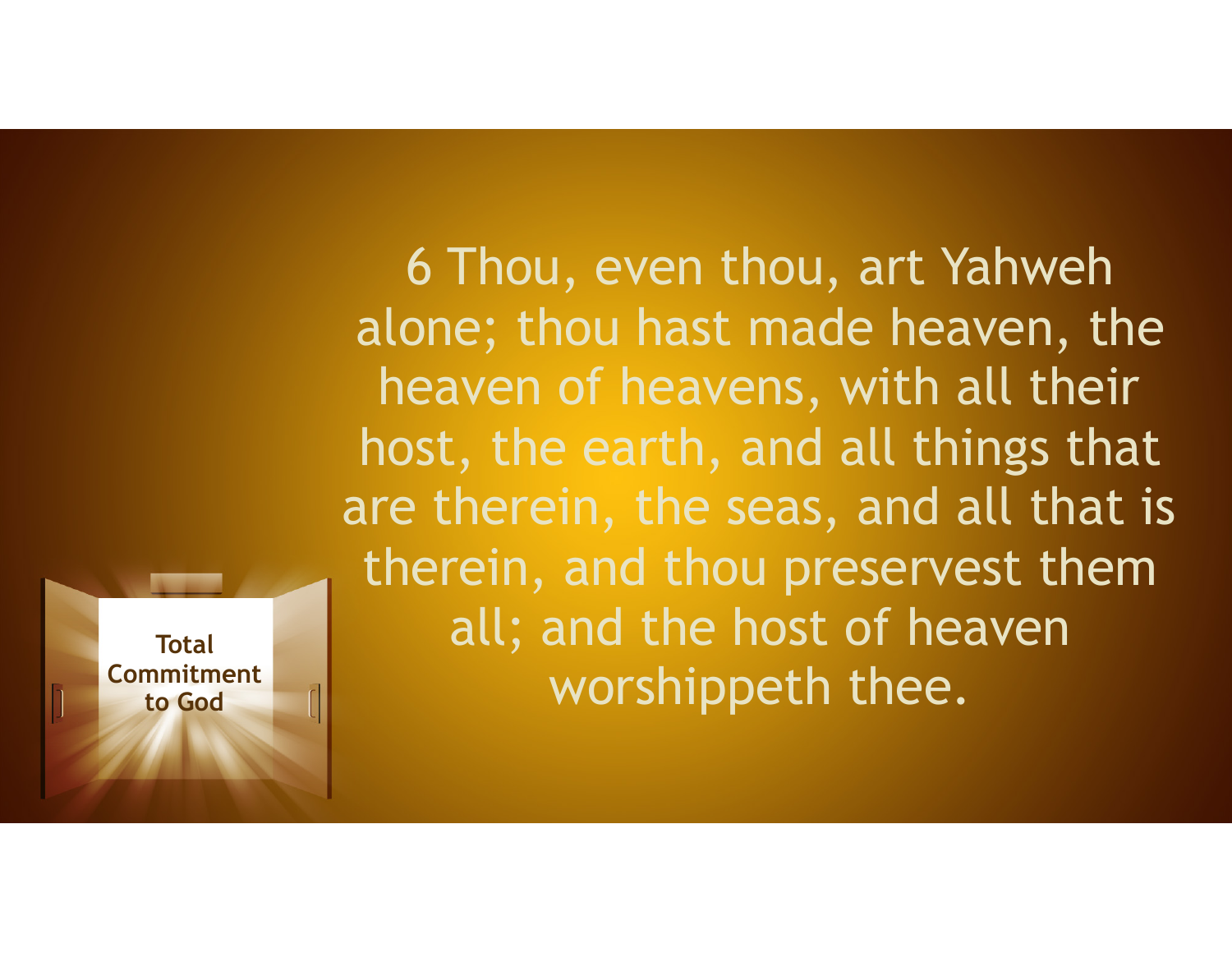## **Psalm 148:5**  5 Let them praise the name of Yahweh: for he commanded, and they were created.

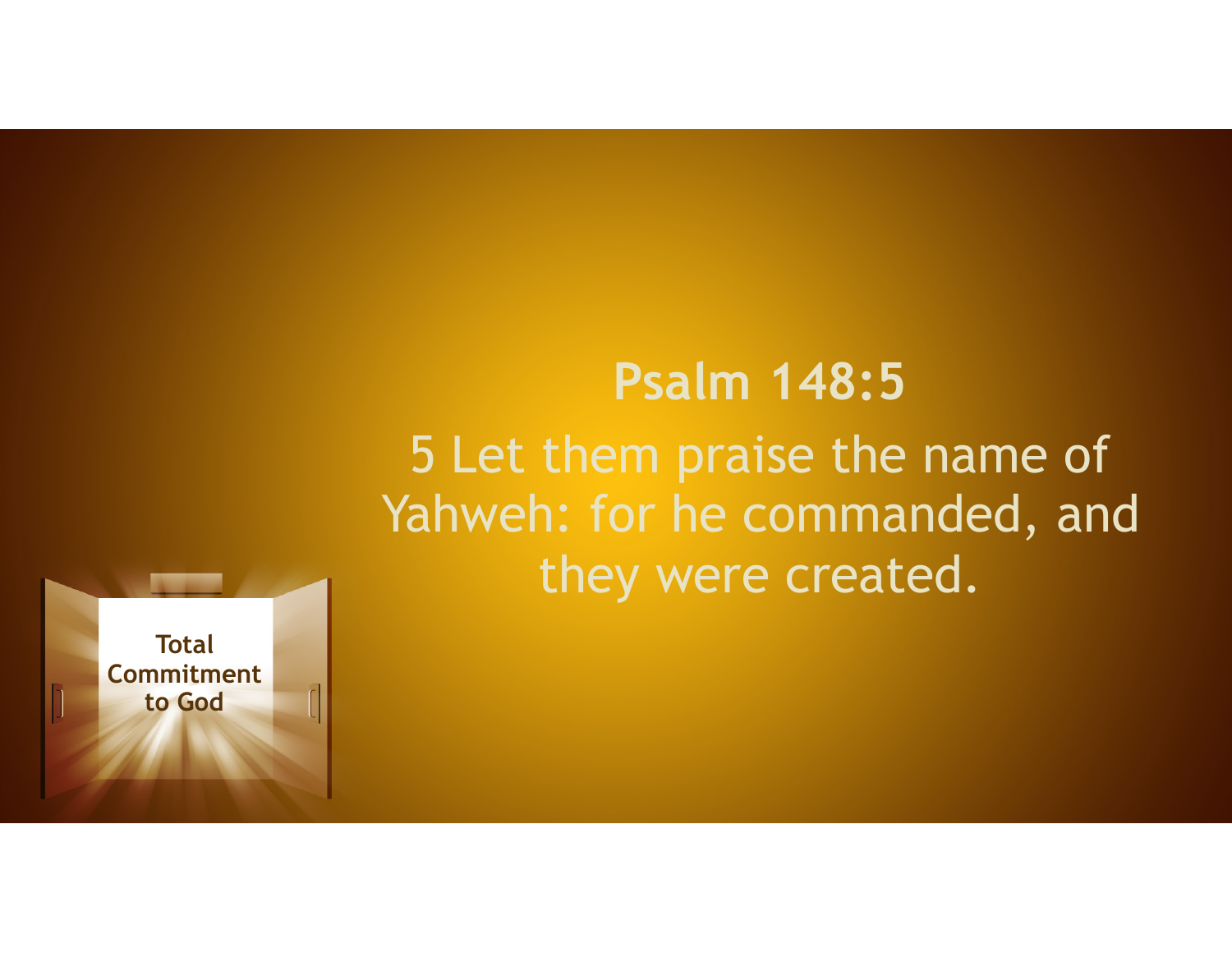## **Psalm 102:25-27**

25 Of old hast thou laid the foundation of the earth: and the heavens are the work of thy hands. 26 They shall perish, but thou shalt endure: yea, all of them shall wax old like a garment; as a vesture shalt thou change them, and they shall be changed:27 But thou art the same, and thy years shall have no end.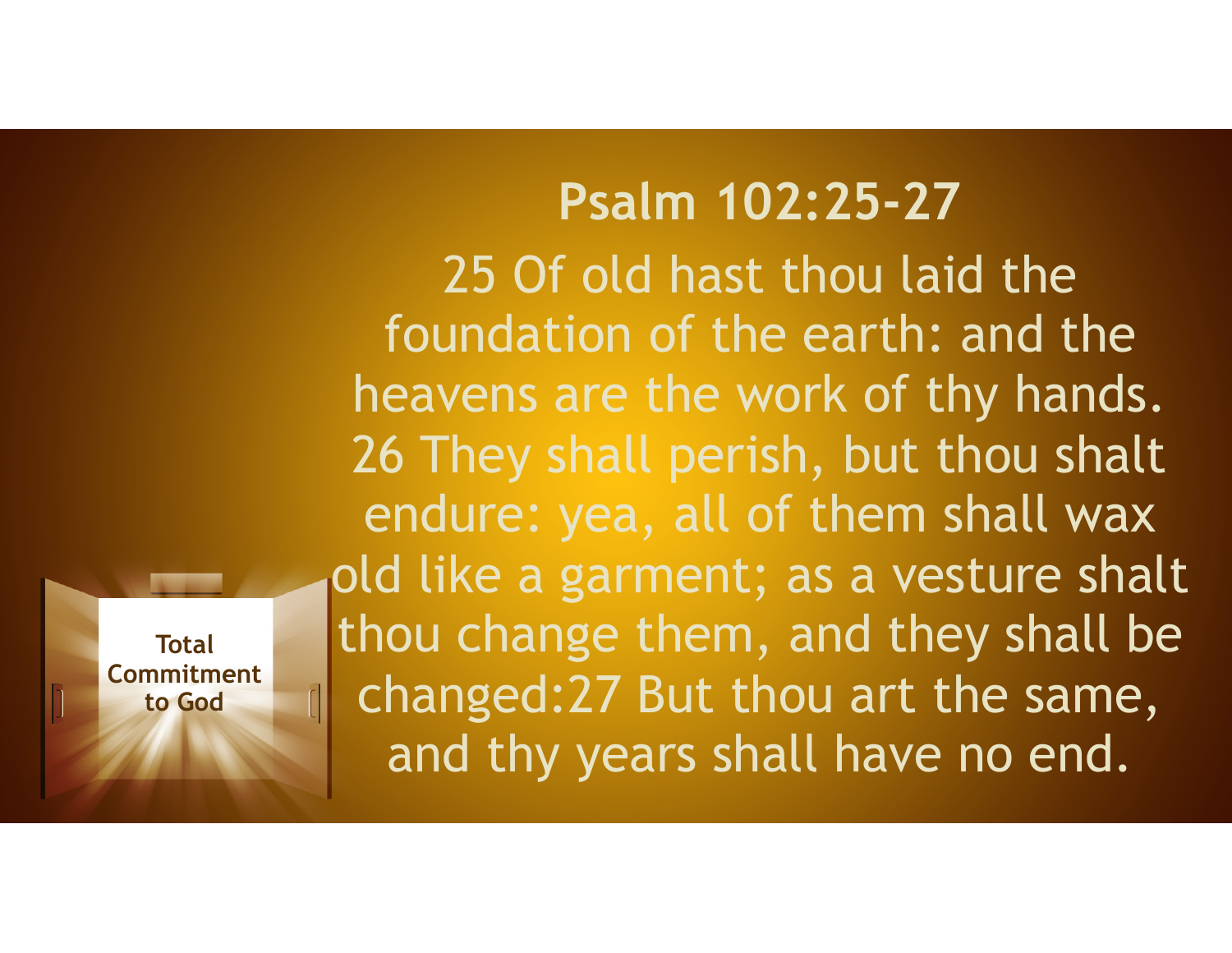#### **Psalm 100**

1 Make a joyful noise unto Yahweh, all ye lands.2 Serve Yahweh with gladness: come before his presence with singing.3 Know ye that Yahweh he is Elohim: it is he that hath made us, and not we ourselves; we are his people, and the sheep of his pasture.4 Enter into his gates with thanksgiving, and into his courts with praise: be thankful unto him, and bless his name.5 For Yahweh is good; his I mercy is everlasting; and his truth endureth to all generations.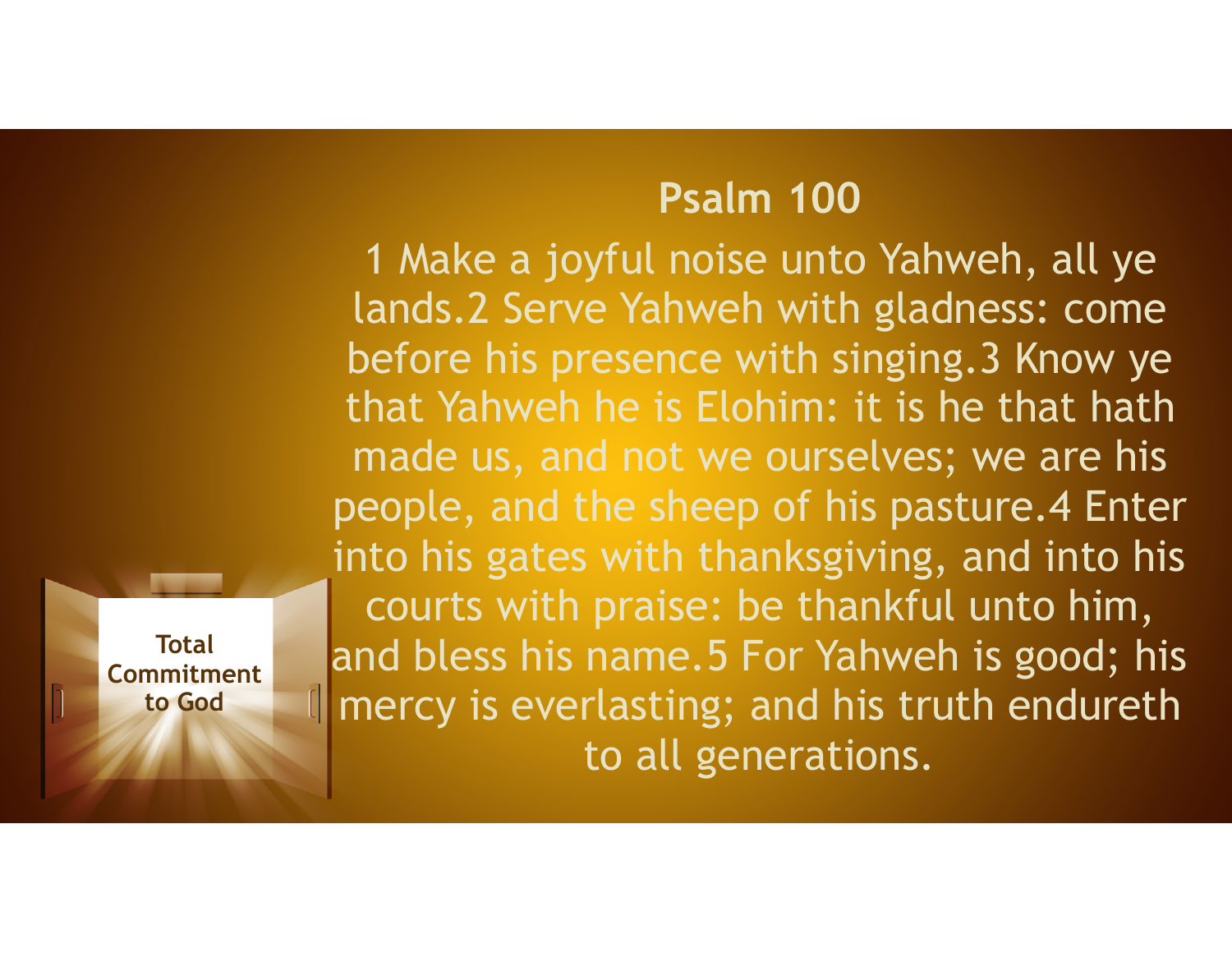## **Isaiah 44:24**

24 Thus saith Yahweh, thy redeemer, and he that formed thee from the womb, I am Yahweh that maketh all things; that stretcheth forth the heavens alone; that spreadeth abroad the earth by myself; **Total**